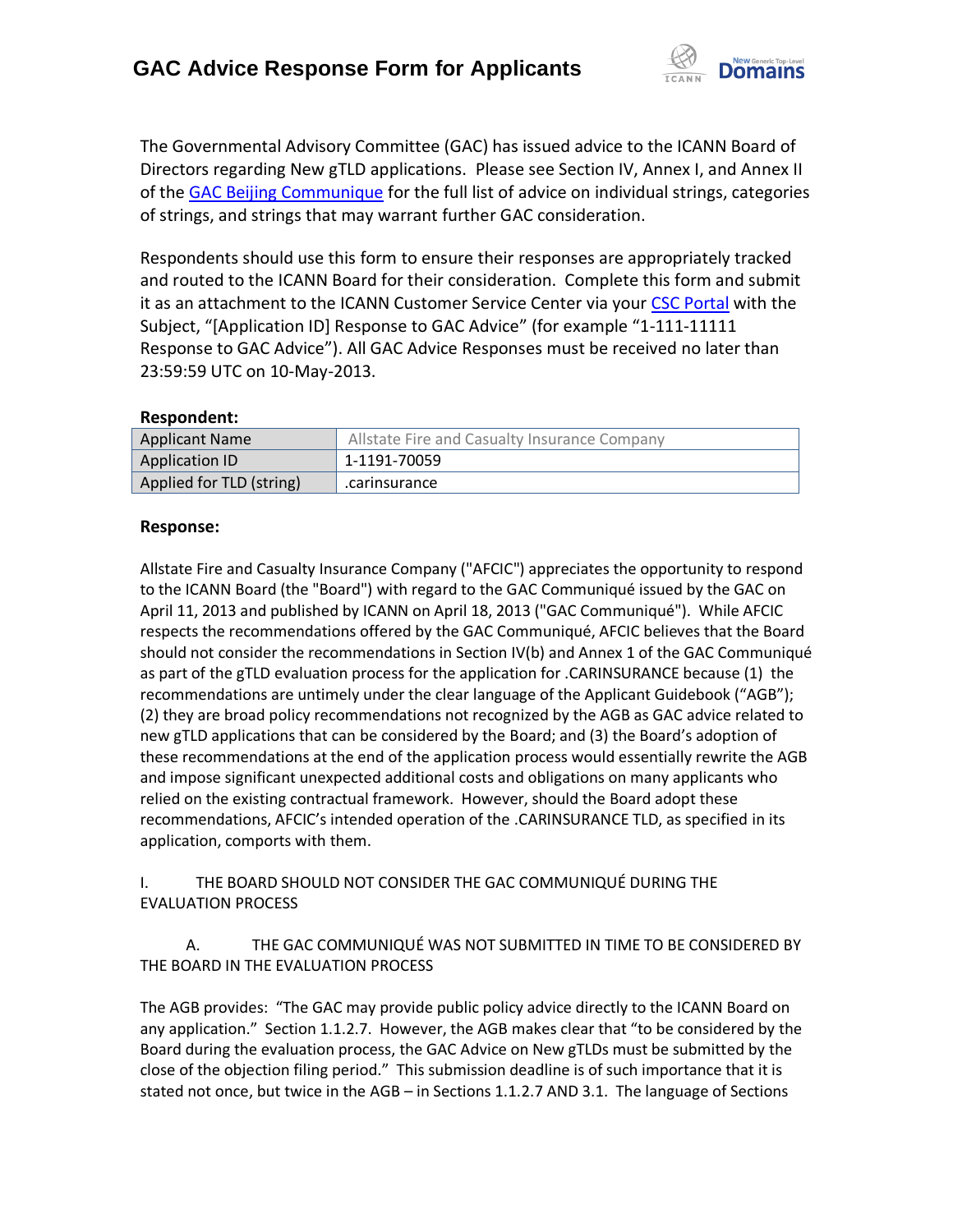

1.1.2.7 and 3.1 is clear and unambiguous. It is a condition precedent that for any GAC Advice to be considered during the evaluation process, it must be submitted prior to the close of the Objection Filing Period. If this condition precedent is not met, the Board should not consider the GAC Communiqué as GAC Advice in the evaluation process.

The GAC Communiqué was not submitted prior to the deadline for consideration by the Board. The Objection Filing Period closed on March 13, 2013 at 23:59:59 UTC (see http://www.icann.org/en/news/announcements/announcement-2-28feb13-en.htm). The GAC Communiqué is dated April 11, 2013, which is 28 days after the close of the Objection Filing Period. Accordingly, since the GAC Communiqué did not meet the condition precedent, it is not GAC Advice and the Board should not consider it during the application process. Just as ICANN would not accept a gTLD application 28 days after the application deadline, or an objection 28 days after the deadline, or a response to Clarifying Questions 28 days after the deadline, neither should it consider the GAC Communiqué submitted 28 days after the deadline.

While the GAC has an important role in this process, the issues raised in the GAC Communiqué could have been raised earlier in the process including during the development of the AGB. Therefore, the GAC is not being denied its opportunity to timely raise these issues. Conversely, if the Board were to consider the Communiqué submitted well after the deadline, such a decision would adversely impact the gTLD application process. ICANN is obligated by its Articles of Incorporation to "operate for the benefit of the Internet community as a whole." Section 4. Consideration of the late GAC Communiqué as GAC Advice in the evaluation process, in clear contradiction of the unambiguous requirements of the AGB, would introduce even more unpredictability into the new gTLD application process and significantly damage what remains of the public's confidence in the integrity of the new gTLD application process.

Accordingly, while the Board may forward the GAC Communiqué to the GNSO for consideration in the development and implementation of the next round of gTLD applications, the Board should not consider the GAC Communiqué in the evaluation process for THIS round of applications as this round nears its end.

 B. EVEN IF THE GAC COMMUNIQUÉ WAS TIMELY, THE PORTIONS OF IT RELEVANT TO THE APPLICATION ARE NOT IN A FORM WHICH MAY BE CONSIDERED BY THE BOARD IN THE EVALUATION PROCESS

Section 3.1 of the AGB specifies the three (3) possible forms for GAC Advice that may be considered by the Board. Specifically, it states:

"GAC Advice may take one of the following forms:

 I. The GAC advises ICANN that it is the consensus of the GAC that a particular application should not proceed. This will create a strong presumption for the ICANN Board that the application should not be approved. ("Type I Advice")

 II. The GAC advises ICANN that there are concerns about a particular application "dot-example." The ICANN Board is expected to enter into dialogue with the GAC to understand the scope of concerns. The ICANN Board is also expected to provide a rationale for its decision. ("Type II Advice")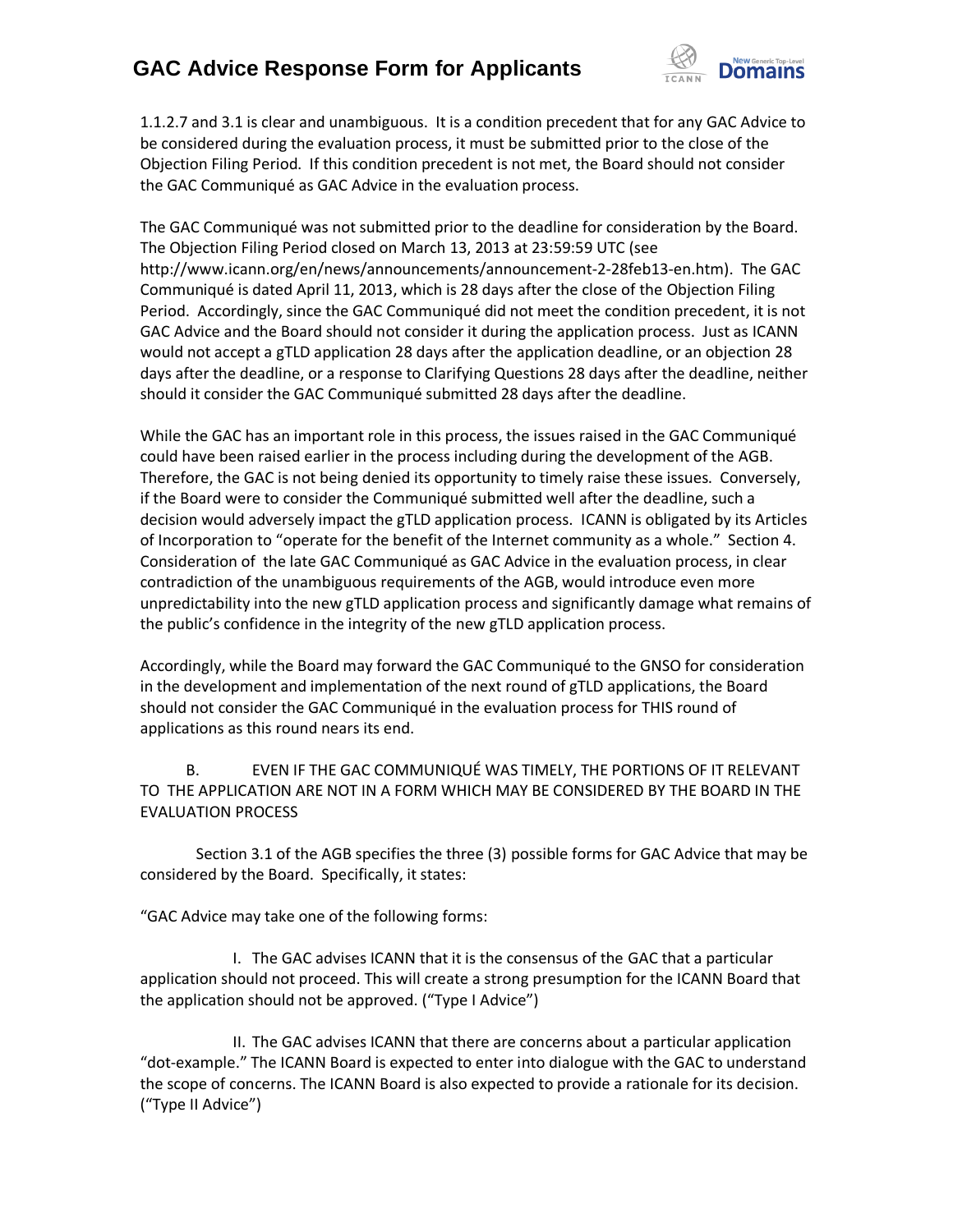

 III. The GAC advises ICANN that an application should not proceed unless remediated. This will raise a strong presumption for the Board that the application should not proceed unless there is a remediation method available in the Guidebook (such as securing the approval of one or more governments), that is implemented by the applicant." ("Type III Advice")

Only Section IV(b) and Annex 1 of the GAC Communiqué are potentially relevant to the .CARINSURANCE (the "Potentially Relevant Commentary"). Nothing in the Potentially Relevant Commentary advises ICANN that it is the consensus of the GAC that any particular application should not proceed. Accordingly, the Potentially Relevant Commentary does not constitute Type I Advice. Similarly, the Potentially Relevant Commentary does not advise ICANN that there are concerns about a particular application, and thus it does not constitute Type II Advice. Finally, nothing in the Potentially Relevant Commentary advises ICANN that any application should not proceed unless remediated. Accordingly, the Potentially Relevant Commentary does not constitute Type III Advice.

To function within the evaluation process, the GAC advice requirements were structured to require GAC advice to express concerns about particular applications with those concerns raised on a case by case basis, taking into consideration the specifics of each string, application, and applicant. Instead, in the first part of the Potentially Relevant Commentary, the GAC advises the Board of six safeguards that it now believes at this late stage should be used to amend the AGB and apply to all new gTLDs ("General Safeguards"): (1) WhoIs verification and checks to identify registrations with deliberately false, inaccurate, or incomplete WHOIS information and notifying the relevant registrar of the inaccuracy; (2) Mitigating abusive activity by ensuring that terms of use prohibit illegal and illicit conduct; (3) Security checks to assess whether domains are being used to perpetrate security threats; (4) Documentation of inaccurate WHOIS records and security threats and the actions taken to respond to such checks; (5) ensuring that there is a mechanism in place for making complaints to the registry operator regarding inaccurate WHOIS or security threats in the TLD; and (6) ensuring that there are consequences for false WHOIS information and use of a domain name in violation of law. This is clearly general policy advice and not advice about a particular application.

The GAC Communiqué then goes on to list additional safeguards that should apply to what it identifies as two categories of gTLDS: Category 1, Consumer Protection, Sensitive Strings, and Regulated Markets; and Category 2, Restricted Registration Policies. For Category 1 gTLDs, the GAC Communiqué then lists a number of subcategories of gTLDs, including Children, Environmental, Health And Fitness, Financial, Gambling, Charity, Education, Intellectual Property, Professional Services, Corporate Identifiers, Generic Geographic Terms, and Inherently Governmental Functions such as Financial, and includes the Application in the "Financial" subcategory. For all Category 1 gTLDs, the GAC Communiqué advises that Registry operators: (1) require registrants to comply with law in their acceptable use policies; (2) notify registrants of this at the time of registration; (3) require registrants that collect and maintain sensitive information to take reasonable security measures; (4) establish a working relation with the relevant regulatory, industry, or self-regulatory bodies; and (5) require registrants to provide and update a single point of contact ("Category 1 Safeguards").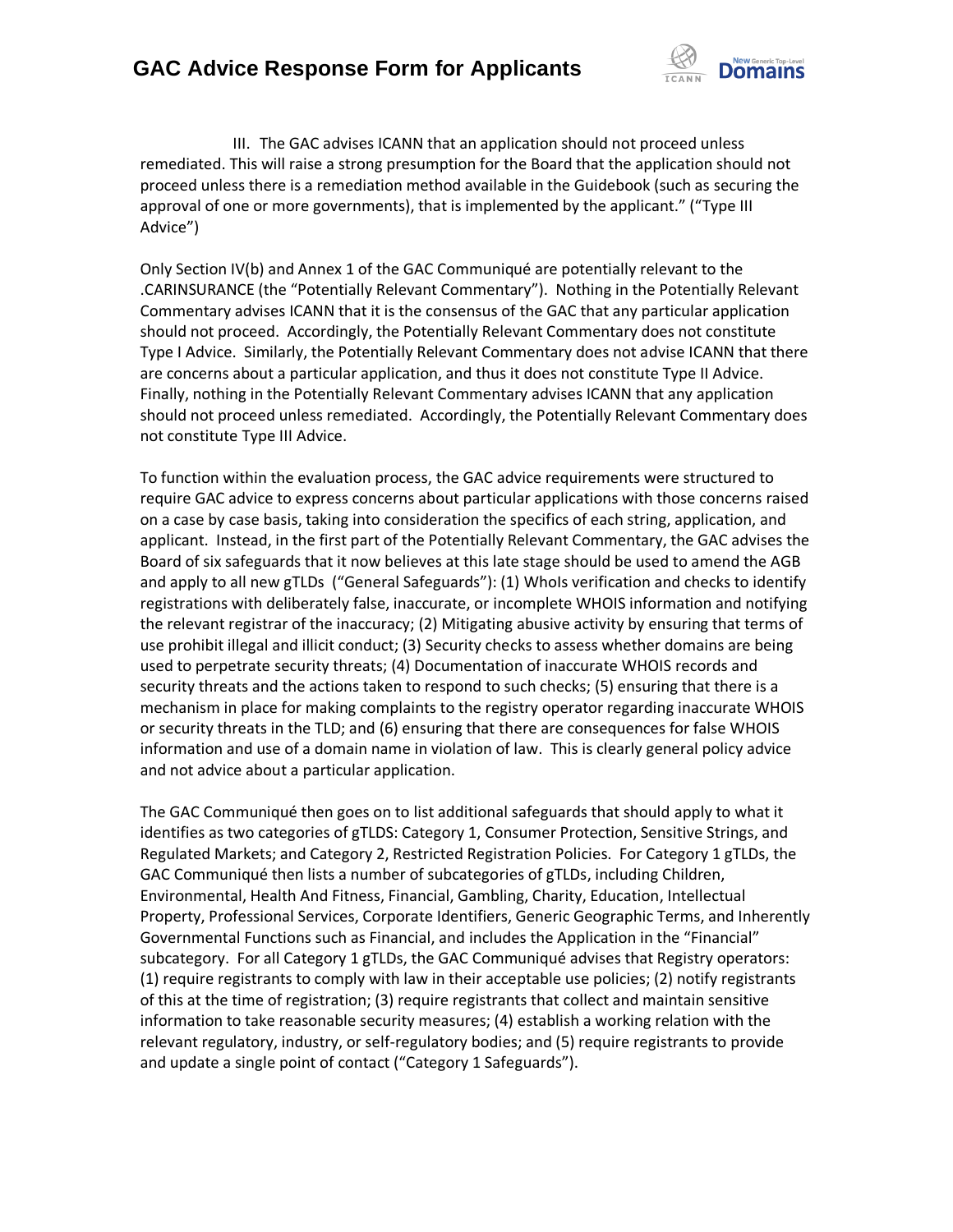

For gTLDs the GAC identifies as being "associated with market sectors which have clear and/or regulated entry requirements" in multiple jurisdictions, which according to the GAC Communiqué, includes .CARINSURANCE, the GAC Communiqué advises that three additional safeguards are needed; namely, that Registry Operators: (1) verify and validate registrants' credentials for "participation in that section"; (2) consult with national authorities if they doubt the authenticity of the registrant credentials; and (3)conduct periodic post-registration checks to ensure registrants' continued compliance with the relevant regulations and licensing requirements ("Regulated Sector Safeguards").

Again, this section constitutes general policy advice suitable for the GNSO Council to consider for round 2 and also does not express any specific concern about a particular application. Although it advises that "[t]hese strings are likely to invoke a level of implied trust from consumers, and carry higher levels of risk associated with consumer harm", this section never states exactly what that harm (i.e., the "concern") would be. And while the Category 1 section identifies the Financial category (which according to the GAC Communiqué includes .CARINSURANCE) as being one of the "market sectors which have clear and/or regulated entry requirements", it does not advise the Board exactly what the specific concerns are with regard to the market sectors having such requirements, which would be necessary for the Board to even consider attempting to address such concerns.

Likewise, in the Category 2 section of the Potentially Relevant Commentary, the GAC Communiqué advises the Board that for strings identified in Category 1 where registration is restricted (which would include .CUTOINSURANCE), that "the registration restrictions should be appropriate for the types of risks associated with the TLD" ("Restricted Access Safeguards") and that for strings that represent generic terms (which also would include .CCARINSURANCE according to the GAC Communiqué) that exclusive registry access should serve a public interest goal ("Exclusive Access Safeguards"). Again, these also are policy recommendations suitable for consideration by the GNSO Council for round 2, not concerns about a particular application in the current round as required by the AGB.

Furthermore, the GAC Communiqué seeks to create categories and subcategories that have no basis whatsoever in the AGB, which only specifies two types of applications: community-based and non-community based. The AGB makes no mention of, or distinction between, restricted or unrestricted TLDs because the AGB allows each applicant to set its own registry restrictions and business models in order for innovation and competition to flourish. Similarly, the General Safeguards, Category 1 Safeguards, Regulated Sector Safeguards, Restricted Access Safeguards, And Exclusive Access Safeguards have no basis whatsoever in the AGB. If the Board adopts the categorization and safeguards recommended by the GAC Communiqué, it would constitute a fundamental rewriting of the AGB and framework for new gTLDs at the end of the gTLD application process after applicants have developed business plans and expended significant amounts of time, resources and money in reliance on the existing framework. This would be the case even if the GAC Communiqué had been received by the submission deadline, which it was not, and this late filing underscores that these recommendations are improper at this point in the application process and not of the substance that applicants would reasonably have expected the GAC Communiqué to contain based on the unambiguous language of the AGB setting forth what is, and is not, GAC Advice. This is fundamentally unfair. The Board should not consider breaching its contract with applicants and violating its Articles of Incorporation, in order to accommodate this late policy advice from the GAC.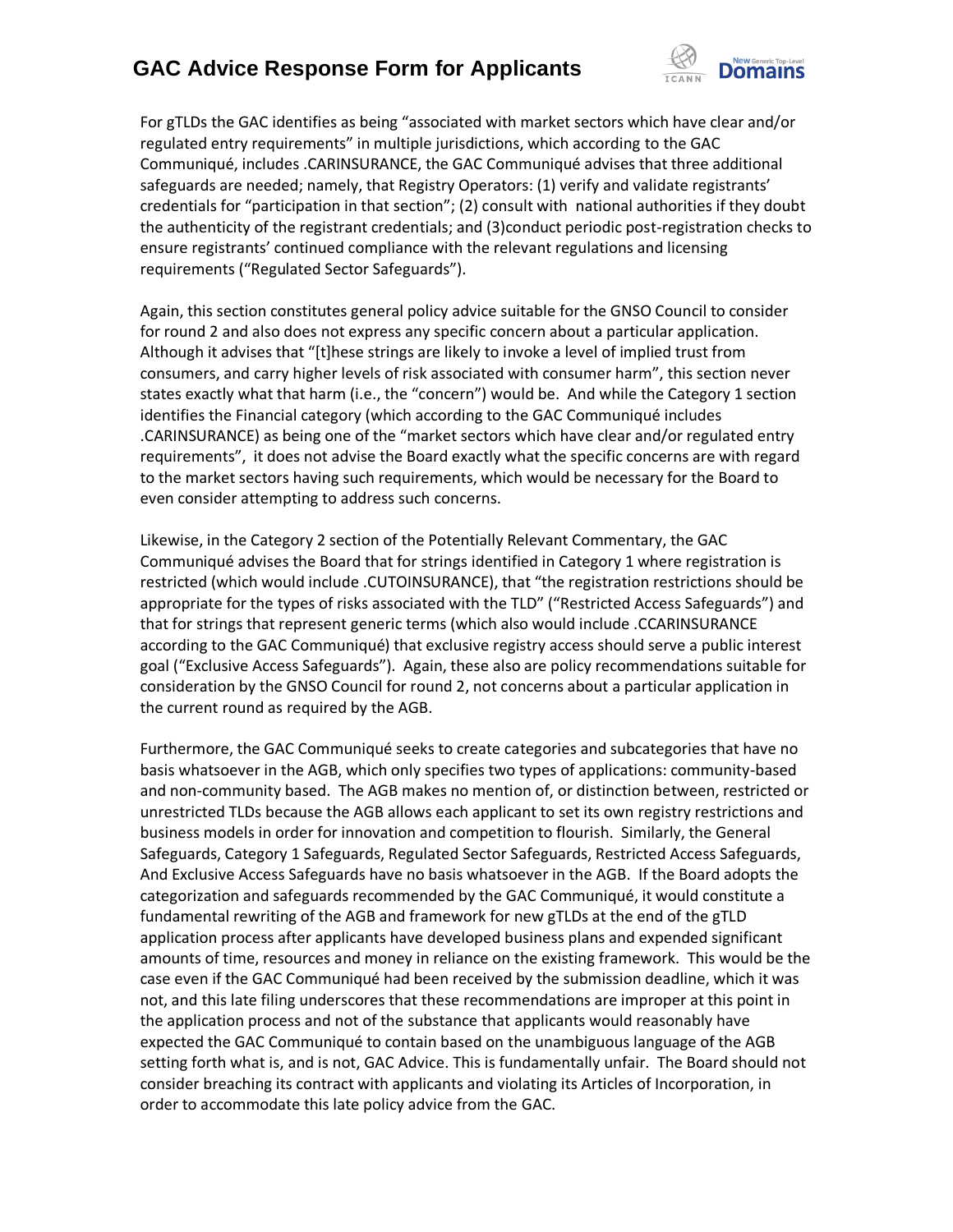

It should also be noted that the recommendations in Section IV(b) and Annex I of the GAC Communiqué directly contradict the GAC's longstanding GAC Principles Regarding New gTLDs, dating back to 2007, which states: "All applicants for a new gTLD registry should therefore be evaluated against transparent and predictable criteria, FULLY AVAILABLE TO THE APPLICANTS PRIOR TO THE INITIATION OF THE PROCESS (emphasis added). Normally, therefore, no subsequent additional selection criteria should be used in the selection process."

Accordingly, since the recommendations in Section IV(b) and Annex I of the GAC Communiqué are broad policy recommendations that do not have any basis in the current AGB, they are not in a form permissible for the Board to consider during the evaluation process. In addition, if the Board were to adopt the Communiqué recommendations at this time, it would fundamentally alter the AGB and gTLD framework in direct contradiction to longstanding GAC Principles. Therefore, the most prudent course of action would be for the Board to submit these GAC recommendations to the GNSO Council for consideration as part of the policy development process for possible implementation in later rounds, where potential applicants would be able to make an informed decision on whether to apply for a gTLD with knowledge of any newlyimposed obligations.

II. EVEN IF THE BOARD ADOPTS THE BROAD POLICY RECOMMENDATIONS IN THE GAC COMMUNIQUÉ IN VIOLATION OF THE GAC'S OWN PRINCIPLES, THE INTENDED OPERATION OF .CARINSURANCE WILL ALIGN WITH THESE RECOMMENDED SAFEGUARDS

Should the Board adopt the recommendations in Section IV(b) and Annex 1 of the GAC Communiqué as GAC Advice rather than passing the GAC Communiqué to the GNSO Council for consideration for round 2, AFCIC's intended operation of the .CARINSURANCE gTLD as set forth in its application will be aligned with the recommendations although some of the safeguards do not seem necessary or relevant when applied to .CARINSURANCE based on AFCIC's intended use and operation of the TLD.

AFCIC and its affiliates ("Allstate") comprise a leading insurance group that provides insurance products for autos, apartments, homes, recreational vehicles, motorcycles, boats, personal property, lives and businesses across the country. Allstate is the largest publicly-held personal lines property and casualty insurance group in America with over 12,000 agents and operations throughout the United States, Canada, and in the UK. Allstate has a longstanding commitment to the highest ethical standards and has always had an exemplary governance program. As stated in AFCIC's application for .CARINSURANCE, "The intended future mission of the .CARINSURANCE gTLD is to serve as a trusted, hierarchical, and intuitive namespace, provided by AFCIC for AFCIC and potentially its qualified subsidiaries affiliates , business partners and others." In other words, the .CARINSURANCE gTLD will be a securely restricted TLD which will initially only allow registration of second level domain names by AFCIC and its subsidiaries and affiliates, and then will eventually be open to AFCIC's over 12,000 agents who are non-employee independent contractors. Notably, also as stated in AFCIC's application for .CARINSURANCE, these registrants will be required to have a formal, written agreement with AFCIC or an AFCIC affiliate, specifically allowing the registration of a second-level domain name in the .CARINSURANCE gTLD registry ("Required Agreement").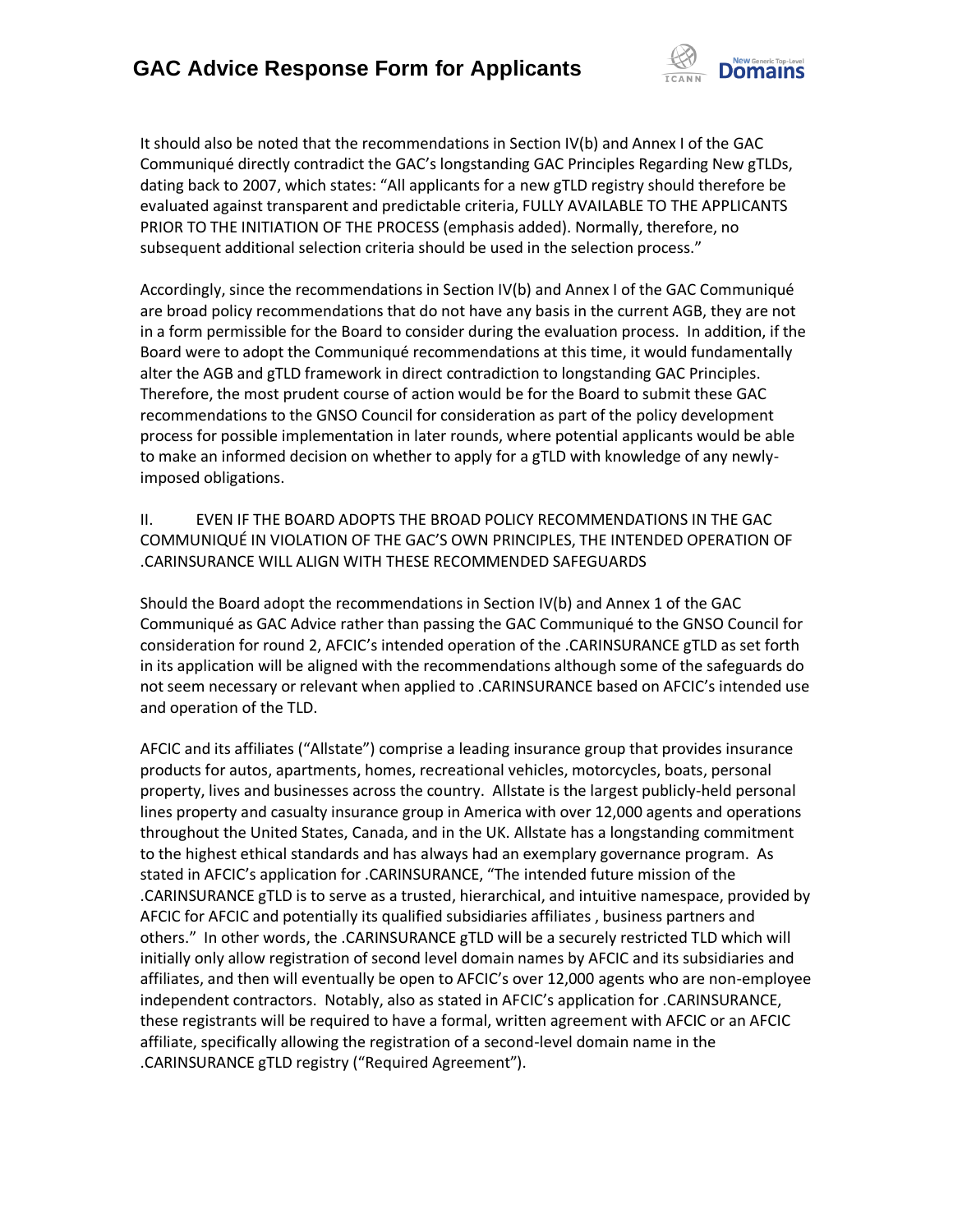

Because the purpose of the .CARINSURANCE TLD is to provide a trusted namespace operated by AFCIC where consumers can get information about Allstate, its business partners and independent agents, and their products and services, while being safe from phishing, pharming, cybersquatting and other forms of online fraud, AFCIC's intended operation of .CARINSURANCE is already aligned with the recommended General Safeguards. As domain names will only be available to Allstate, its business partners and independent agents, AFCIC will be motivated to ensure that WhoIs information is accurate and that inaccurate WhoIs information is addressed and has consequences. Accordingly, AFCIC intends to conduct WhoIs verification and checks as well as to monitor for security threats. It should be noted that since all of the registrants will be either AFCIC, its subsidiaries, affiliates or independent agents, AFCIC should have access to the correct contact information for them to be used for verification, unlike Registry Operators of "open" TLDs. The requirement of accurate WhoIs information and consequences for inaccurate WhoIs information will be included in the Required Agreement. Since AFCIC has an interest in ensuring that WhoIs information is accurate and that the namespace is secure, it already intends to have a mechanism in place for reporting inaccurate WhoIs information and security issues. Furthermore, as specified in its application, AFCIC intends to host all of the second-level domains in the .CARINSURANCE TLD, which will simplify monitoring for compliance and enforcement for non-compliance.

AFCIC's intended operation of the .CARINSURANCE TLD as specified in its application is also aligned with the recommended Category 1 Safeguards and the Regulated Sector Safeguards. AFCIC employs a variety of physical, electronic, contractual, and managerial safeguards to protect personal and confidential information within its premises and on its websites, and AFCIC will take similar precautions to protect registrant and user data associated with the .CARINSURANCE gTLD. It is intended that both the Required Agreement and the registration agreement as well as other agreements between AFCIC and registrants will require the registrants (which as previously noted, would be either AFCIC, its affiliates or subsidiaries or its independent agents) to comply with law and take reasonable security measures to protect sensitive information and to provide and update a single point of contact. Additionally, AFCIC's proposed validation of agents will facilitate the ability of the "abuse point of contact" (as required in Section 4.1 of the template Registry Agreement) to respond to use complaints in a more timely fashion, especially with regard to "any reports from law enforcement, governmental agencies, and quasi-governmental agencies of legal content." With regard to AFCIC establishing a working relationship with the relevant regulatory, industry, or selfregulatory bodies, these relationships already exist as Allstate is the largest publicly held personal lines property and casualty insurer in America, and the insurance industry is highly regulated. Allstate regularly works with the National Association of Insurance Commissioners, state and federal regulators, legislators and other authorities, and various trade groups including the Financial Services Roundtable. Similarly, because AFCIC is a property and casualty insurance provider and the only registrants of .CARINSURANCE domain names other than itself will be its affiliates, business partners or its independent contractor agents, AFCIC will already have verified that such parties have the necessary credentials. AFCIC will consult with the relevant authorities if it doubts the authenticity of those credentials (the relevant authorities in this case in the U.S., would likely be state authorities as opposed to national authorities as property and casualty insurance regulation in the U.S. is primarily state-based) and will have a program in place for monitoring of compliance with regulatory and licensing requirements.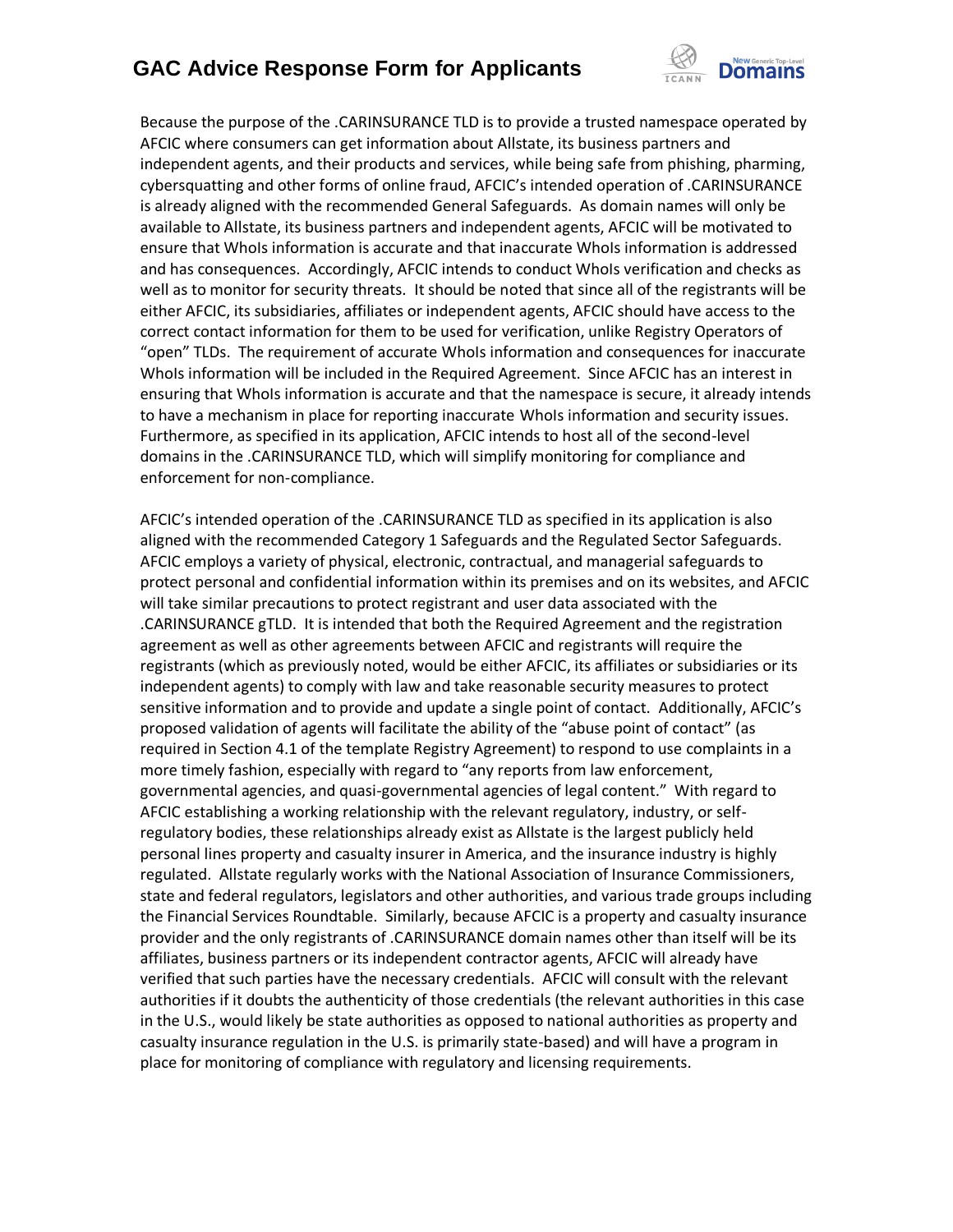

AFCIC's intended operation of the .CARINSURANCE TLD would also comport with the recommended Restricted Access Safeguards and Exclusive Access Safeguards in that the restrictions that would apply to the .CARINSURANCE TLD are both appropriate to the types of risks associated with the TLD and serve the public interest (although, since as described above, access to the registry is only securely restricted, and not exclusive, the Exclusive Access Safeguards would not apply to the .CARINSURANCE TLD). Property and casualty insurers must obtain and protect sensitive information from consumers in order to provide insurance coverage to them as well as to process applications, provide quotes, and perform other related services. Therefore, property and casualty insurers and their customers are frequent targets for phishing, pharming, and other forms of fraud and abuse, and unrestricted TLDs will create new opportunities for these types of fraud. As the Board is surely aware, the number and sophistication of phishing scams sent out to consumers is continuing to increase dramatically. See http://apwg.com/resources/overview/avoid-phishing-scams.. One of the most common ways that such fraud is perpetrated is through fraudulent email messages that come from email addresses based on a domain name that may contain a well-known company name or trademark (commonly referred to as "phishing"). See http://www.fbi.gov/scams-safety/fraud. The email addresses ask the consumer for sensitive information, which the consumer provides because it recognizes the company or brand name. Similarly, domain names incorporating and/or resembling well-known company names and marks can be used to set up fake websites that can trick consumers to enter their personal, password or financial information (commonly known as "pharming"). See

http://www.scamwatch.gov.au/content/index.phtml/itemId/829456. The Board is also aware that cybersquatting continues to be a significant problem. According to WIPO, in 2012, trademark holders filed a record 2,884 cybersquatting cases covering 5,084 Internet domain names with WIPO alone, and WIPO panels found evidence of cybersquatting in 91% of all decided cases. See http://www.wipo.int/pressroom/en/articles/2013/article\_0007.html.

Phishing, pharming, cybersquatting, and other forms of internet fraud flourish in unrestricted TLDs like .com because anyone can register a domain name in them, without any verification of rights or intended use, and the full burden of monitoring and stopping these fraudulent uses of domain names falls primarily on the companies whose names or marks are being used to perpetrate the fraud, or in some cases government/law enforcement. As the GAC itself opined in the GAC Communiqué, strings like .CARINSURANCE are likely to invoke a level of implied trust from consumers, and carry higher levels of risk associated with consumer harm. Since the .CARINSURANCE TLD would be securely restricted to only AFCIC, its affiliates, and its independent agents, who are licensed insurance providers and who are known to AFCIC and bound by agreements such as the Required Agreement, the result would be that these types of fraud would be virtually non-existent in the .CARINSURANCE TLD, which would benefit consumers and businesses generally, including AFCIC's competitors. Furthermore, it should be noted that as AFCIC intends to permit its independent contractor agents, who may also offer competitors' property and casualty products and services, to register second-level domains in the .CARINSURANCE TLD, some of AFCIC's competitors will have indirect access to the .CARINSURANCE TLD. Additionally, AFCIC's intention is to reserve the names and trademarks of known competitors from registration in .CARINSURANCE and to implement additional Rights Protection Mechanisms that will allow trademark owners, including competitors, to challenge domain names initially reserved⁄allocated by AFCIC. This will prevent consumer confusion in the namespace and protect trademark owners' rights generally, and AFCIC's competitors' rights specifically, in the .CARINSURANCE TLD. As such, the secure restrictions AFCIC intends to utilize